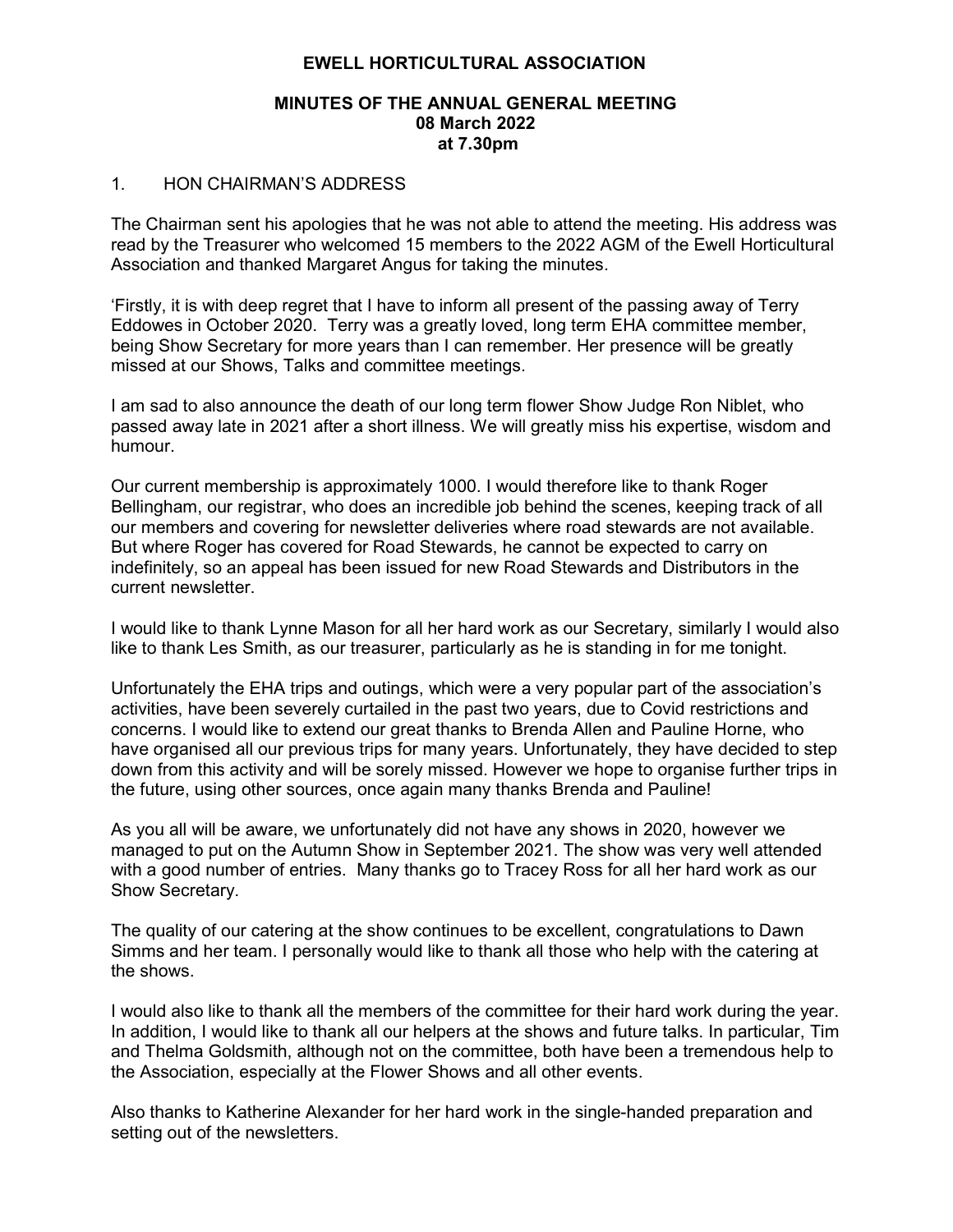Many thanks to Beryl Smith, our newly appointed Domestic Secretary, for all her help at the Shows.

Additionally thanks to all those involved in the distribution of the Newsletters and all the Road Stewards.

Thanks also to Anne-Marie and Fred Evans for their help, particularly for their involvement in the Association's Christmas Cards sent to all our Road Stewards and distributors.

Many thanks to Jane Hoddy. Jane has been invaluable in finding speakers for our talks, but due to Covid, we have been unable to organise any talks since our last AGM in 2020. However, due to her sheer determination, Jane has succeeded in getting a speaker for tonight, after the finish of our AGM. Jane hopes to organise more talks for later in the year, please keep an eye on your Newsletters and our website.

Also a deserved mention and thanks to Beryl Smith and Tracey Ross, who provide the refreshment for the talks.

Finally, thanks to Brian Angus for all his help at the shows and behind the scenes activities and Margaret Angus as our Publicity Officer.

So in closing, we are, as always, in need of people to join the committee or just volunteer to help in whatever capacity they feel best suited, especially at our Shows'.

Remember that following tonight's AGM, we have a talk by Paul Patton entitled "Gardening on the wild side"

The Treasurer, on behalf of the Chairman, invited questions on his report: none were forthcoming.

#### 2 MINUTES OF THE LAST AGM – 12 March 2020

The Chairman reminded Members that a draft of the 2020 AGM Minutes had been placed on the Association's website. Acceptance of 2020 Minutes was proposed by Clive Long and seconded by Tony Field. All in favour.

### 3 MATTERS ARISING

None.

4 HON TREASURER'S REPORT AND ACCEPTANCE OF ACCOUNTS Copies of the 2020 & 2021 Income & Expenditure Accounts and the Balance Sheets, which had been approved by the Committee, were available prior to the start of the meeting. Les Smith talked members through the finances for the years ended 30 November 2020 & 2021.

Looking at the Income & Expenditure Account the Treasurer noted that, Potting Shed sales had raised small amounts, either directly or at the 2021 Autumn Show. As most members pay their subs for two years, the subs received in 2020/21 have been allocated to 2022/3 and are noted at the bottom of the page.

There was one outing in 2019, and due to Covid, only one talk in 2020, none in 2021 and only one Show in 2021. Les reminded those present that every show makes a loss.

The Balance Sheet indicated the reduced Potting Shed stock levels as planned. The Treasurer had previously circulated and discussed the Bank Statements with the Committee.

Overall EHA had an operating deficit of £2,546 in the year to 30 November 2019, £1,372 in the year to 30 November 2020 and £1,069 the year to 30 November 2021. On the Balance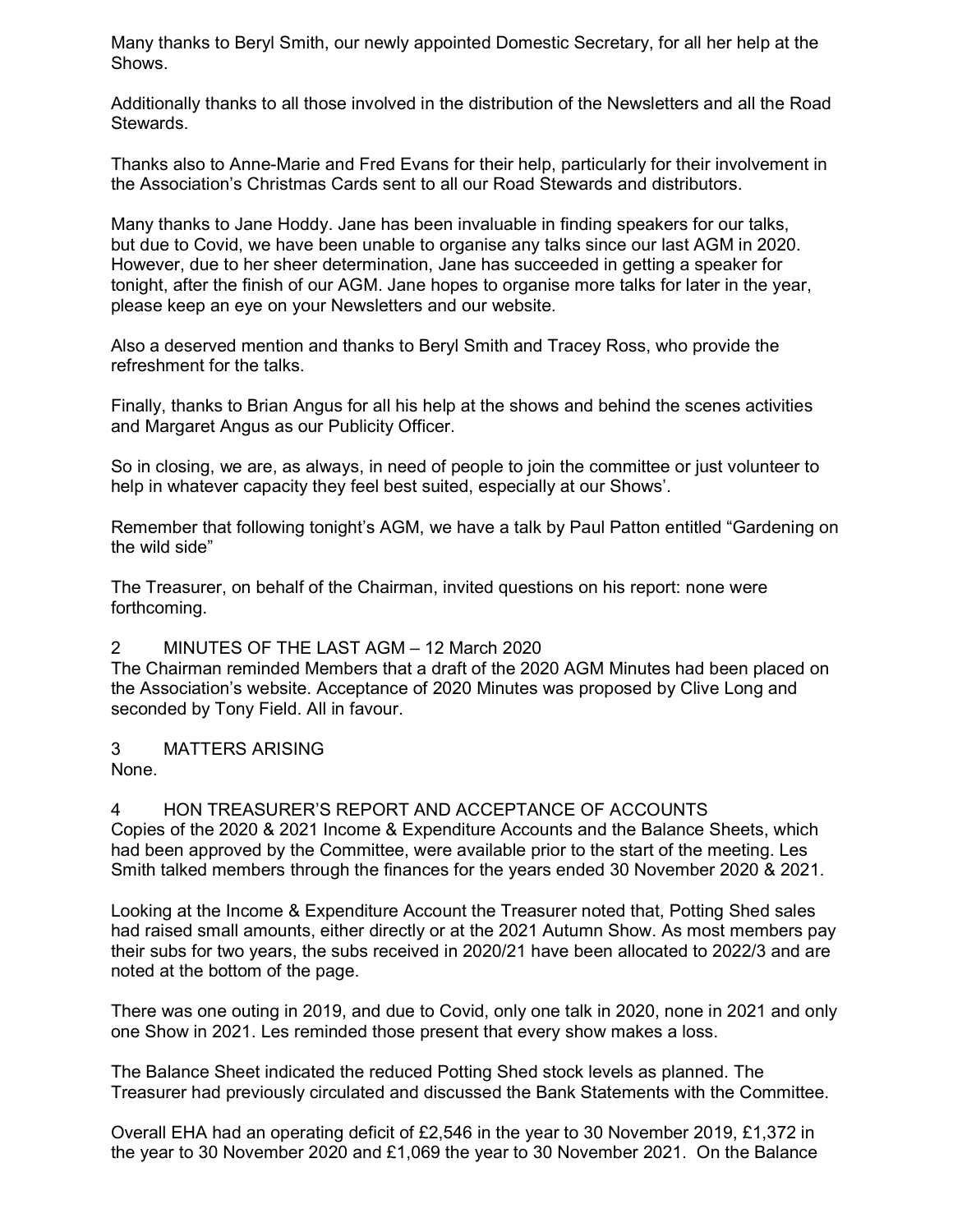sheet he emphasised that the Committee's aim was to return the Association's funds for the benefit of EHA's members by running down the capital.

At the end of his report the Treasurer invited questions: Tony Field commented that an Auditor would be available for a fee, to which the Treasurer responded that the Bank Statements were had been fully discussed with the Committee.

The Treasurer was praised for all his hard work in managing the finances during two difficult years and for his preparation of the Annual Accounts. Their acceptance was proposed by Margaret Angus and seconded by Dawn Simms. All in favour.

## 5 FLORAL ART GROUP REPORT

Sheila Stracy, Floral Art Group Chairman, sent her apologies; her report was read to the meeting:

'Ewell Floral Art Flower Club has managed to keep going over these difficult times. Last year was a challenge - we had a few Zoom meetings and started up again in September with "Flowers in a teacup".

We have had to change our club meetings from a Wednesday night to the  $2<sup>nd</sup>$  Tuesday afternoon of the month, but this has proved to be good for most of our members. Sadly, it does not suit our younger members who go to work. We are getting used to meeting on a Tuesday afternoon and if anyone would like to join us, you would be warmly welcomed.

In November we enjoyed a demonstration by Sue Tausig "Scrumptiously Christmas". During the year we arranged flowers in the window of Alan Greenwoods for Flowers Arranger's Day – Sophie Dallas a junior flower arranger help with this. Barbara Meineck and I entered the Wisley Show – Barbara gained a  $3<sup>rd</sup>$  prize.

I would like to give a very big "thank you" to EHA for helping us with our NAFAS fees, everything is getting very costly.

We carry on having fun and friendship arranging our flowers.'

# 6 ELECTION OF HON PRESIDENT

The Committee has nominated Tony Field, a longstanding member, for a fifth year as our Honorary President. The proposal was seconded by Anne-Marie Evans & Brian Angus and approved by all the members present.

### 7 ELECTION OF HON CHAIRMAN

Les Smith took the chair at this point; Clive Long proposed that Dave Tarrant be elected as Honorary Chairman, seconded by Tony Field. This was passed by a show of hands.

# 8 ELECTION OF HON SECRETARY

Lynne Mason was proposed by Margaret Angus and seconded by Beryl Smith. All in favour.

### 9 ELECTION OF HON TREASURER

Margaret Angus took the Chair at this point; Les Smith was proposed by Brian Angus and seconded by Tony Field. All in favour.

# 10 ELECTION OF OFFICERS

| The following were elected enbloc: |
|------------------------------------|
| Roger Bellingham                   |
| Dawn Simms                         |
| <b>Talks Secretary</b>             |
|                                    |

Publicity Officer Margaret Angus Show Secretary Tracey Ross Domestic Secretary Beryl Smith